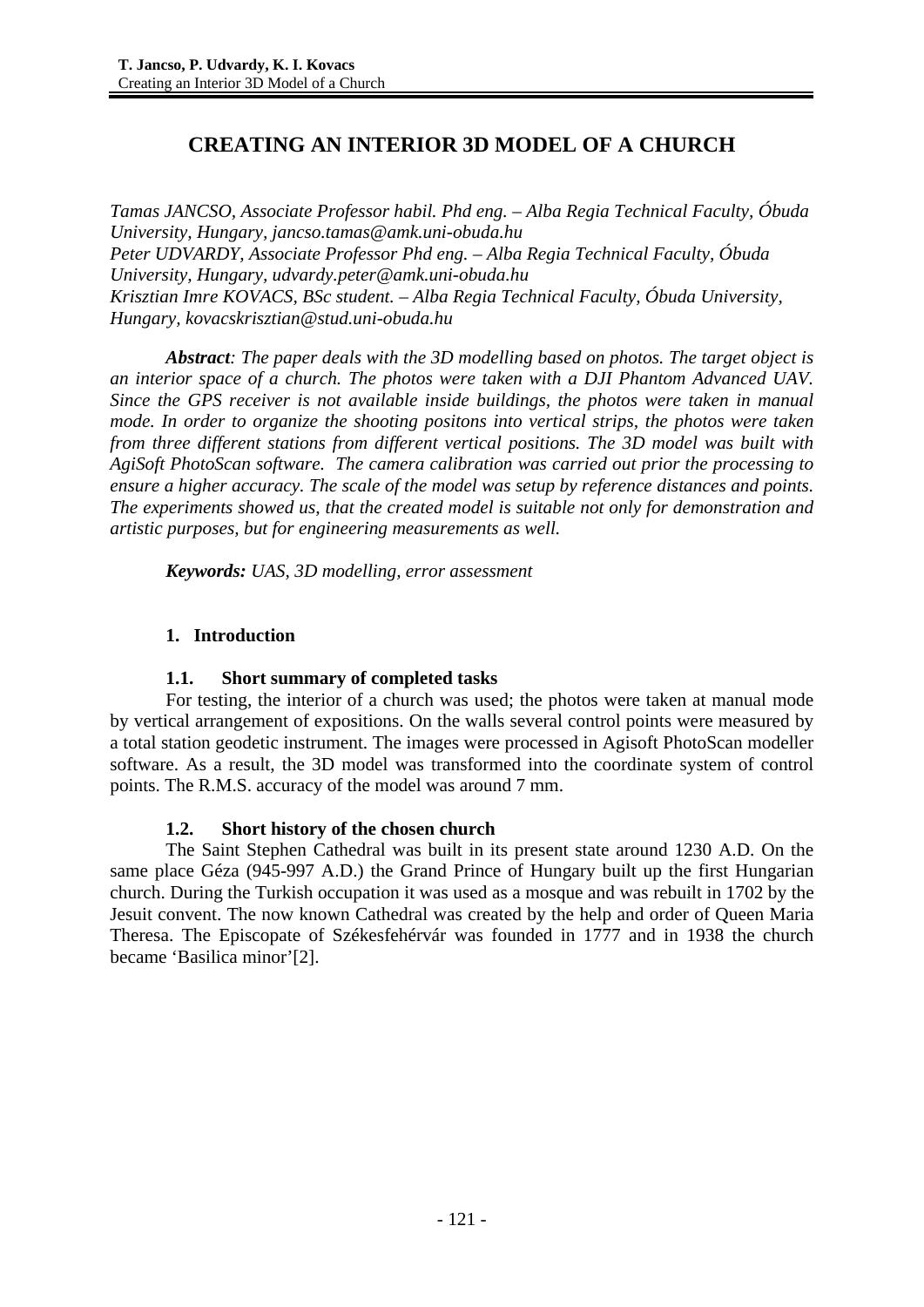

Fig. 1. Cathedral Basilica of St. Stephen the King (Székesfehérvár)

# **1.3. Geodetic measurements**

The measurement of control points was done by a Sokkia SET230 total station. The measurement was done from three points. These points were located in 3.5 metres distance from each other and all the points were visible from the other two. The measurement was arranged in local system.



Fig. 2. Local geodetic network of control points

The adjustment and calculation of control points was carried out by GeoCalc software. The results are in Table I.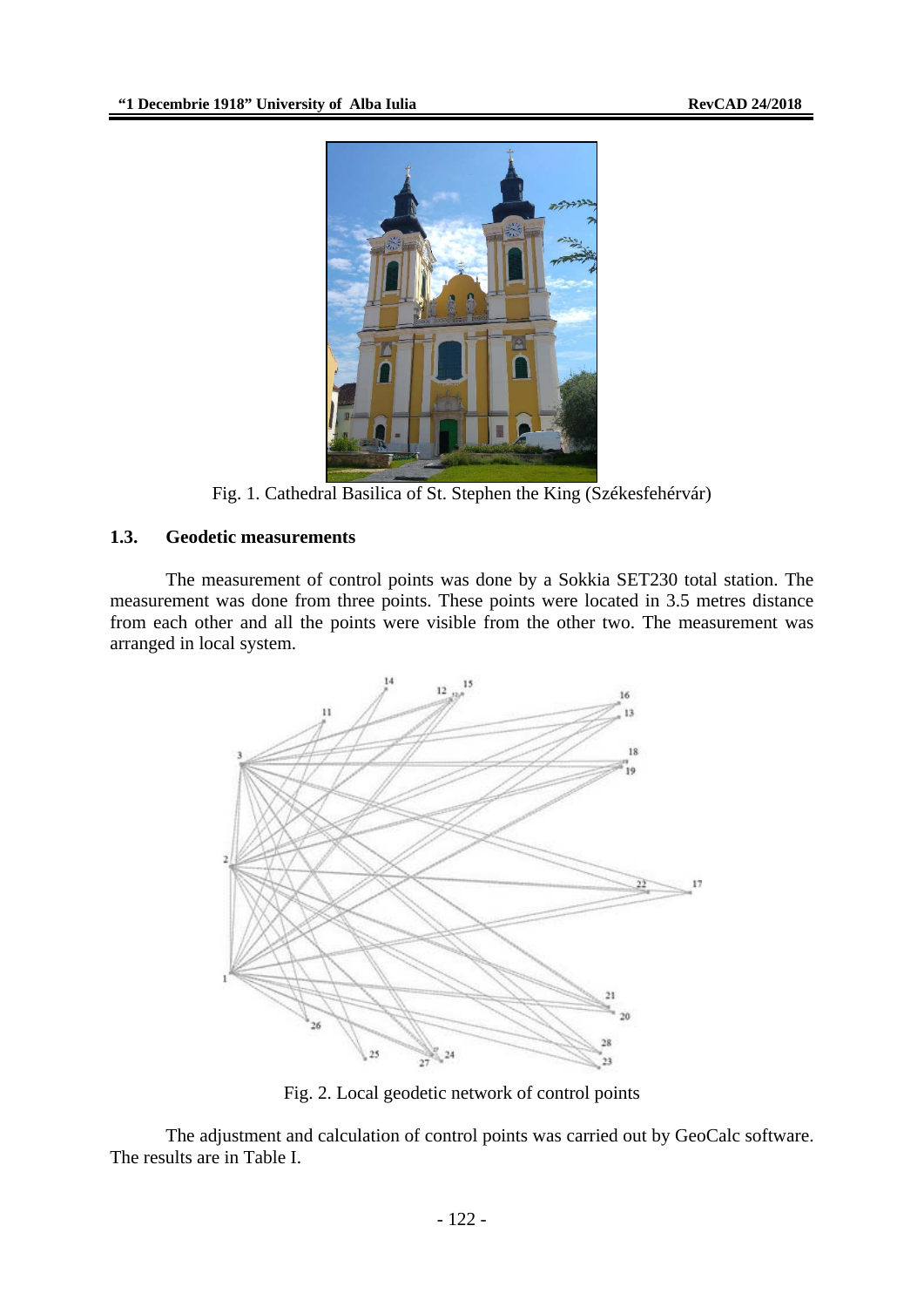| <b>Number of</b><br>points | Y[m]      | X[m]     | Z[m]   |  |
|----------------------------|-----------|----------|--------|--|
| 11                         | 10003.103 | 2008.357 | 12.568 |  |
| 12                         | 10007.346 | 2009.069 | 12.175 |  |
| 13                         | 10012.938 | 2008.496 | 12.869 |  |
| 14                         | 10005.172 | 2009.434 | 16.178 |  |
| 15                         | 10007.724 | 2009.269 | 15.840 |  |
| 16                         | 10012.938 | 2008.973 | 17.853 |  |
| 17                         | 10015.325 | 2002.673 | 25.008 |  |
| 18                         | 10013.224 | 2007.038 | 20.766 |  |
| 19                         | 10013.019 | 2006.854 | 12.884 |  |
| 20                         | 10012.767 | 1998.692 | 20.742 |  |
| 21                         | 10012.590 | 1998.869 | 12.887 |  |
| 22                         | 10013.920 | 2002.685 | 13.651 |  |
| 23                         | 10012.286 | 1996.855 | 17.880 |  |
| 24                         | 10007.025 | 1997.063 | 15.859 |  |
| 25                         | 10004.485 | 1997.136 | 16.160 |  |
| 26                         | 10002.552 | 1998.425 | 12.577 |  |
| 27                         | 10006.709 | 1997.272 | 12.154 |  |
| 28                         | 10012.327 | 1997.335 | 12.889 |  |

Table I. Adjusted coordinates of control points.

# **2. Camera calibration**

Agisoft PhotoScan has a camera calibration module that allows making calculations based on amateur camera shots as well. Using amateur cameras, we do not know the internal data so we cannot eliminate the distortions of images.

Agisoft PhotoScan can calculate the following parameters for camera calibration:

- 1.  $f_{w}$ ,  $f_{w}$ : focal length measured in pixels with x and y components,
- 2.  $\mathbf{c}_{\mathbf{x} \cdot \mathbf{x}} \mathbf{c}_{\mathbf{x}}$ : coordinates of principal point (the where the camera axis goes through the image plane),
- 3.  $b_1$ ,  $b_2$  skew parameters,
- 4.  $k_1, k_2, k_3, k_4$ : parameters of the function describing the radial distortion,
- 5.  $\mathbf{p}_1, \mathbf{p}_2, \mathbf{p}_3, \mathbf{p}_4$ : parameters of the function describing the tangential distortion [3].

To eliminate distortions, in addition to the above parameters, the program uses the following parameters:

- $X, Y, Z$  point coordinates in local system,
- $u_i v$  pixels coordinates of the projected point,
- $f$  focal length,
- $w<sub>i</sub> h -$  width and height of the image in pixels [3].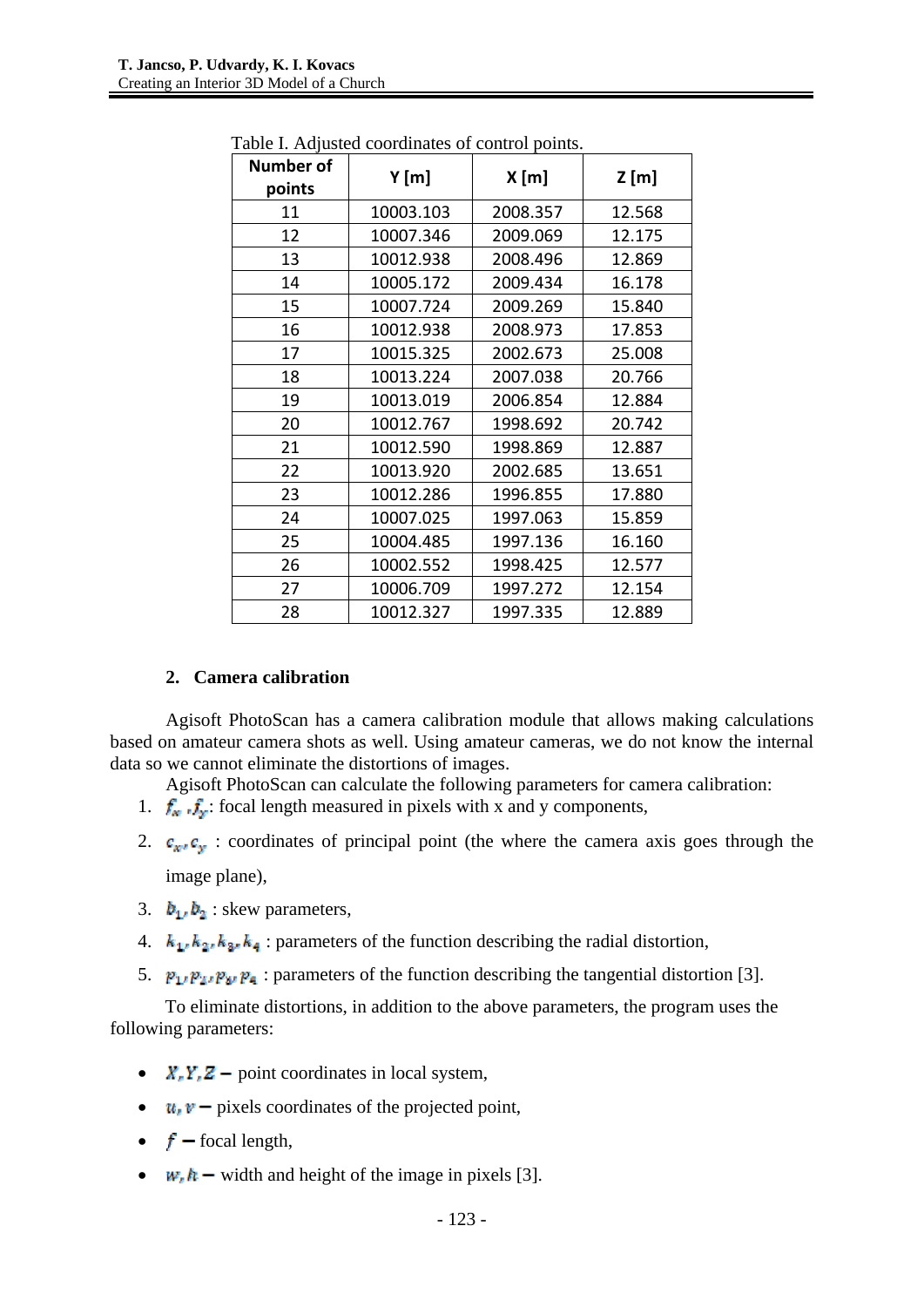Using these quantities, actual corrections can be calculated. The results are alsoshown in a correlation matrix, in which the strength of the linear relationships between the parameters can be examined. The correlation can be between  $-1$  and  $+1$ , with 0 the two variables are completely independent of each other [1]. First, we included all the parameters in the calculations, but there was a large correlation between some parameters, therefore we continued the calculations only with parameters of  $c_{x}, c_{y}, k_{1}, k_{2}, k_{3}, p_{1}, p_{2}$ . The parameters and the correlation coefficients are shown in Table II.

|                | Érték         | Hiba      | F    | Cx   | Cy      | K1      | K2      | P1      | P2      |
|----------------|---------------|-----------|------|------|---------|---------|---------|---------|---------|
| KЗ             | 0.00955131    |           |      |      |         |         |         |         |         |
| F              | 2304.51       | 0.032     | 1.00 | 0.01 | $-0.22$ | 0.10    | 0.24    | 0.02    | $-0.20$ |
| Cx             | 18.1706       | 0.052     |      | 1.00 | $-0.01$ | 0.06    | $-0.04$ | 0.95    | $-0.02$ |
| Cy             | 15.7252       | 0.098     |      |      | 1.00    | $-0.08$ | $-0.02$ | $-0.01$ | 0.97    |
| K1             | $-0.00987642$ | $2.1e-05$ |      |      |         | 1.00    | $-0.89$ | 0.06    | $-0.06$ |
| K2             | 0.00456523    | $2.2e-05$ |      |      |         |         | 1.00    | $-0.03$ | $-0.03$ |
| P1             | 0.000534359   | $6.9e-06$ |      |      |         |         |         | 1.00    | $-0.01$ |
| P <sub>2</sub> | 0.000983596   | $9.8e-06$ |      |      |         |         |         |         | 1.00    |

Table II. Camera calibration parameters and theirs correlation coefficients

In Fig. 3 and 5 we can see the distortion vectors before and after the camera calibration. As we can notice, the camera calibration was very effective resulting around 1 pixel residuals of distortion vectors.



Fig. 3. Distortion before camera calibration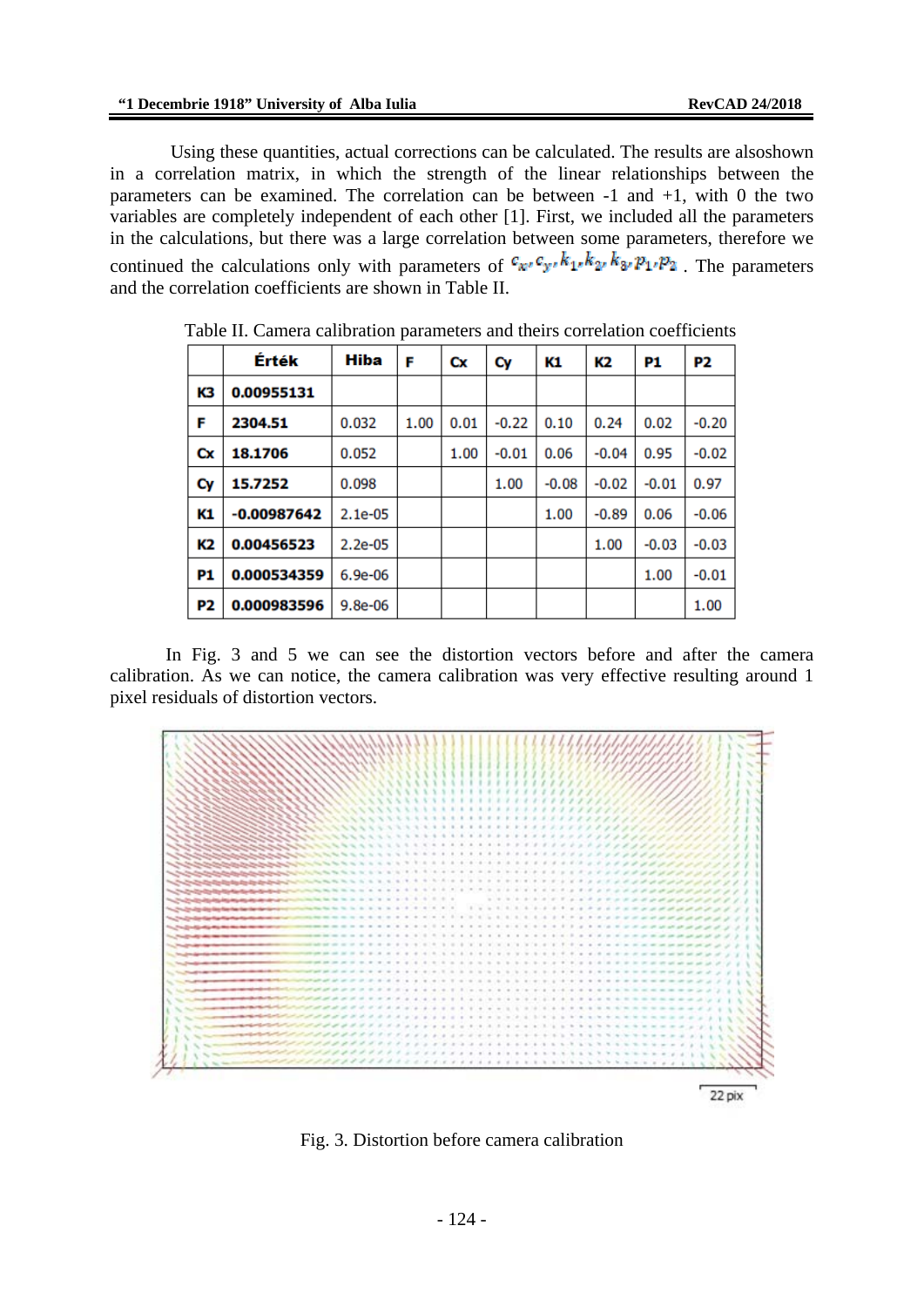

Fig. 4. Residuals of distortion after camera calibration

# **3. Phantom DJI 3**

# **3.1. Technical data**

Our Faculty has a DJI Phantom 3 Advanced aircraft (Fig. 5.). This UAV is available from the middle of 2015 and has more new features e.g. safer indoor use. The whole equipment is 1280 grams and its maximum ascend speed is 5 km/h and maximum horizontal speed is around 45 km/h. The UAV is equipped with GPS/Glonass receiver and has a precise 3-axis gimbal for good performance. The maximum operating range is more than 2 kilometres and the 4480 mAh LiPo battery operates for 22 minutes per charges.

Autopilot and 'GO HOME' function is available at any time or at less than 20 percent battery operation time. During flight an almost real time video (latency is 220 ms) is available thanks to DJI's Lightbridge technology.

The on board camera is a Sony EXMOR 1/2.3" camera which has 12.4 million effective pixels (the total pixels are 12.76 millions). The lens has a FOV of 94° with 20 mm focal length (35 mm format equivalent) and with f/2.8. The ISO range is 100-3200 for video recording and 100-1600 for photos. The shutter speed varies between 8 and 1/8000 seconds.

A new technology helps to fly safe indoor as the UAV is equipped with ultrasound sensors. The still photography modes contains single shot, burst shooting (3/5/7 shots), auto exposure and time lapse. The video mode contains 2.7K, FHD and HD.

The DJI GO application is available for IOS and Android. We use this device with Samsung Galaxy3 8" tablet.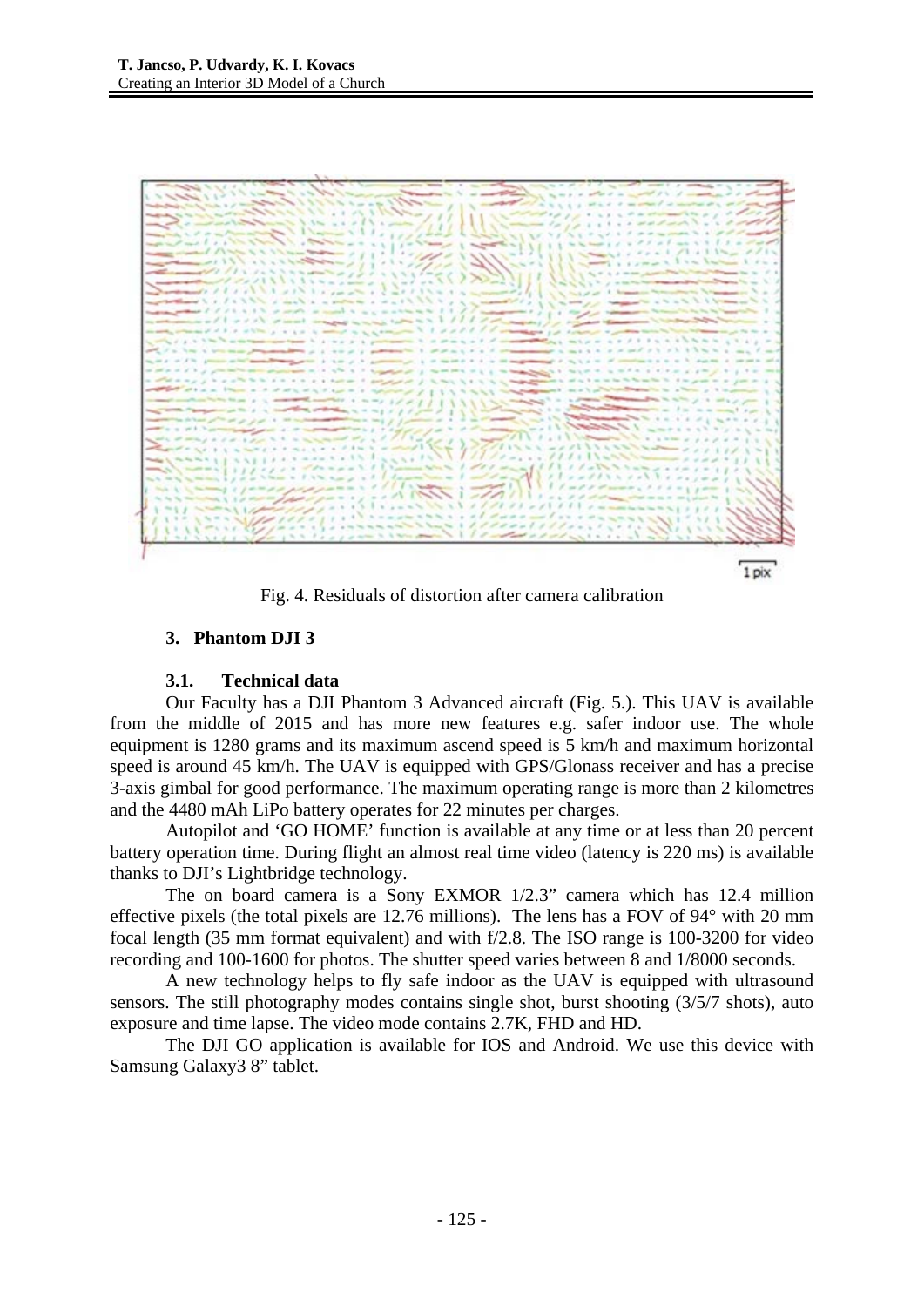

Fig. 5. DJI Phantom 3 Advanced UAS (source: DJI.com)

#### **3.2. Taking Photos**

The great advantage of UAVs is the easy handling capability. Using the controller need great practice but not serious technical knowledge thanks to built in stabilizers, GNSS, etc. This supporting equipment is effective only in open air. Controlling the UAS become difficult inside the buildings because of the lack of GNSS techniques.

First the flight location was determined. The pictures were taken around the main altar from level zero up to 12 metres. Four locations were used during the flight, three locations as a triangle and the fourth location enabled us a wider view.

The photo taking method was the following:

• photos were taken meter by meter higher in every location up to 12 metres as the UAV position could be estimated more or less precisely the naked aye

• three photos were taken in all the first three locations in every height when the camera axis looked right centre and left

• differences between the camera axis were approximately 45 degrees

• only one picture was taken with centre axis in every height on the fourth location

• extreme caution was necessary due to the lack of stabilisation systems and the special environment

The flight height were measured by the built in ultrasonic sensors of the UAV. The live camera picture was used for navigation with the help of external observer. The DJI GO application was used for flight. The features of this application are:

- live HD camera view
- full camera control
- live broadcasting via internet
- instant video recording and editing
- map view and actual location view when GNSS is available [4].



Fig. 6. Location of projection centres and photos from front and side view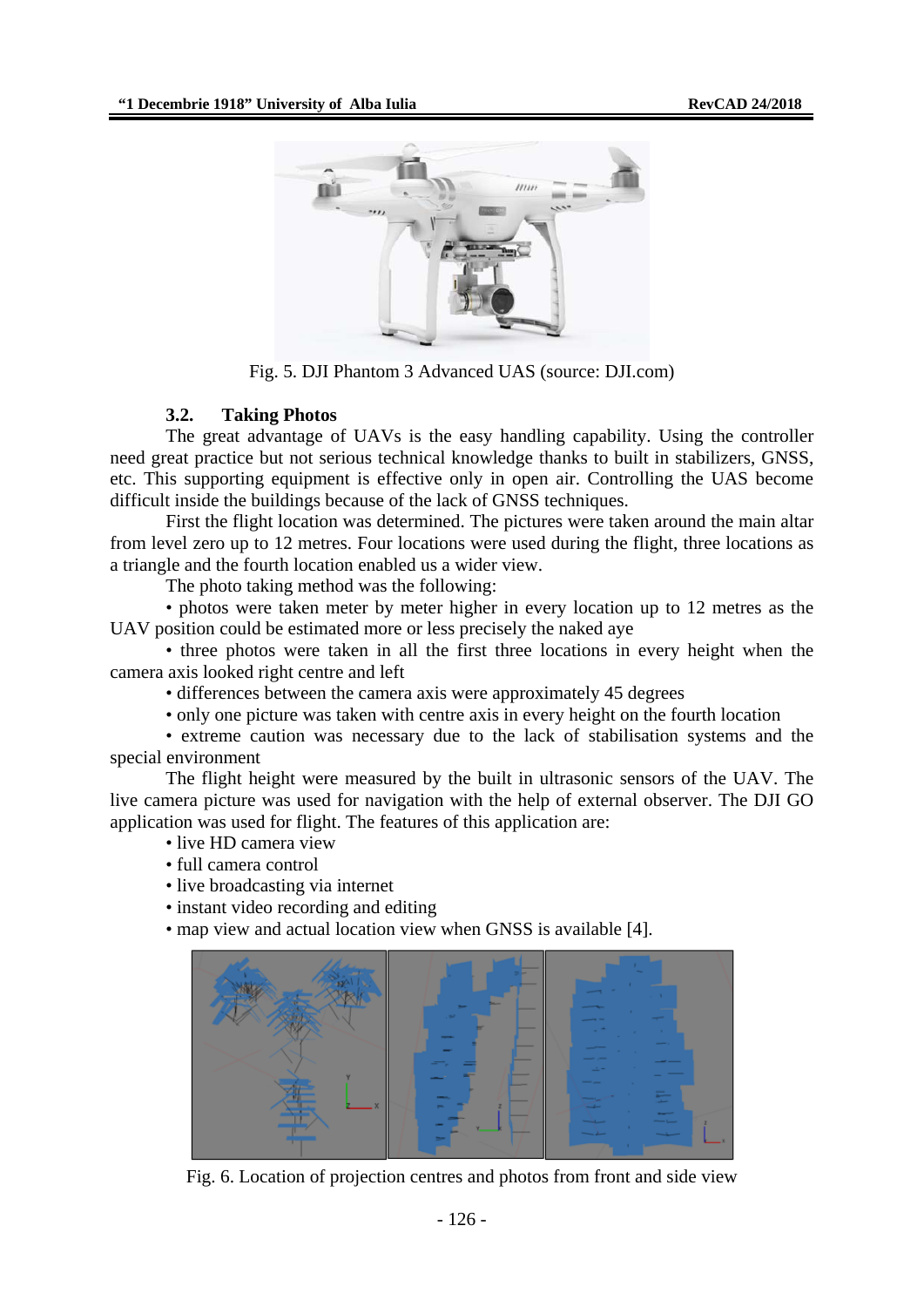Figure 6 shows that the four locations were not stable and the pictures were taken in a 2 metres distance circle. 123 pictures were taken all together and the flight time was shorter than 20 minutes.

# **4. 3D modelling**

# **4.1. Modelling in Agisoft PhotoScan**

For the first step image matching and orientation were necessary to be done. As a result a rare point cloud was created showing the common points of the pictures.



Fig. 7. The rare point cloud

Next step was the creation of the dense point cloud which can be found in the Workflow – Build Dense Cloud menu. Here you can determine the quality of point cloud and the method of deep filtering. After more than 42 hours of computer work the point cloud contains 52.5 million points and can be seen as a final model. But after zoom function deficiencies and wrong points can be seen. The Free Form Selection and delete function can improve these problems.



Fig. 8. Dense point cloud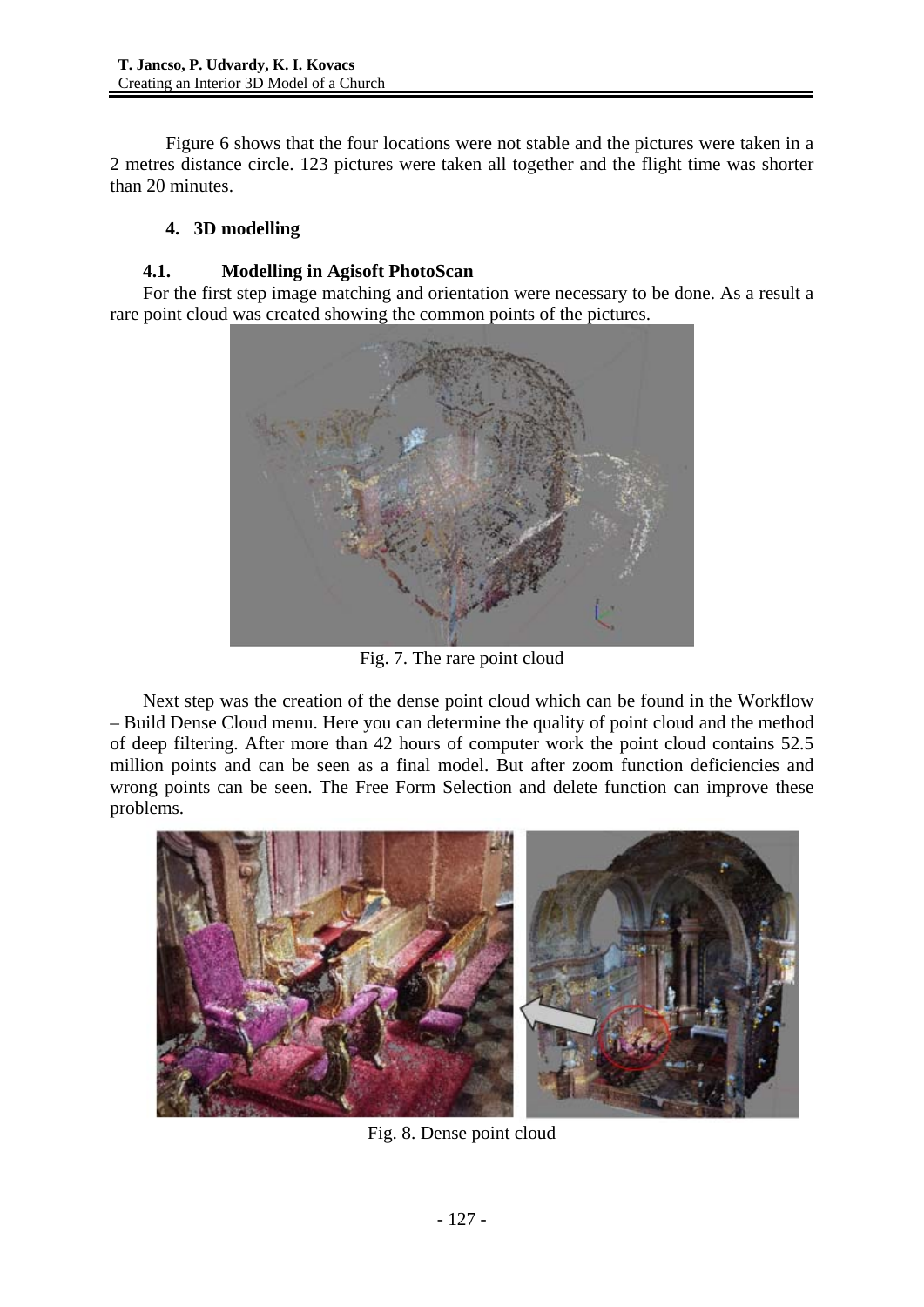A surface model, also called as 'mesh' must be created in order to hide the gaps between points and the result of this process is a TIN model.



Fig. 9. TIN model

The model area contains large scale patches where no points can be found. These areas are empty on the surface model, too. The Close Holes function can hide these areas but it also modifies geometry thus it was not applied during the process.

Figure 10 shows that although the points of the dense point cloud are in their right place (left side) there are not enough points for exact visualisation.



Fig. 10. Errors in the surface model

The Build Texture function matches the photographic picture to the surface model and makes minor colour corrections for improvement. The better the photographic pictures the better the final result is.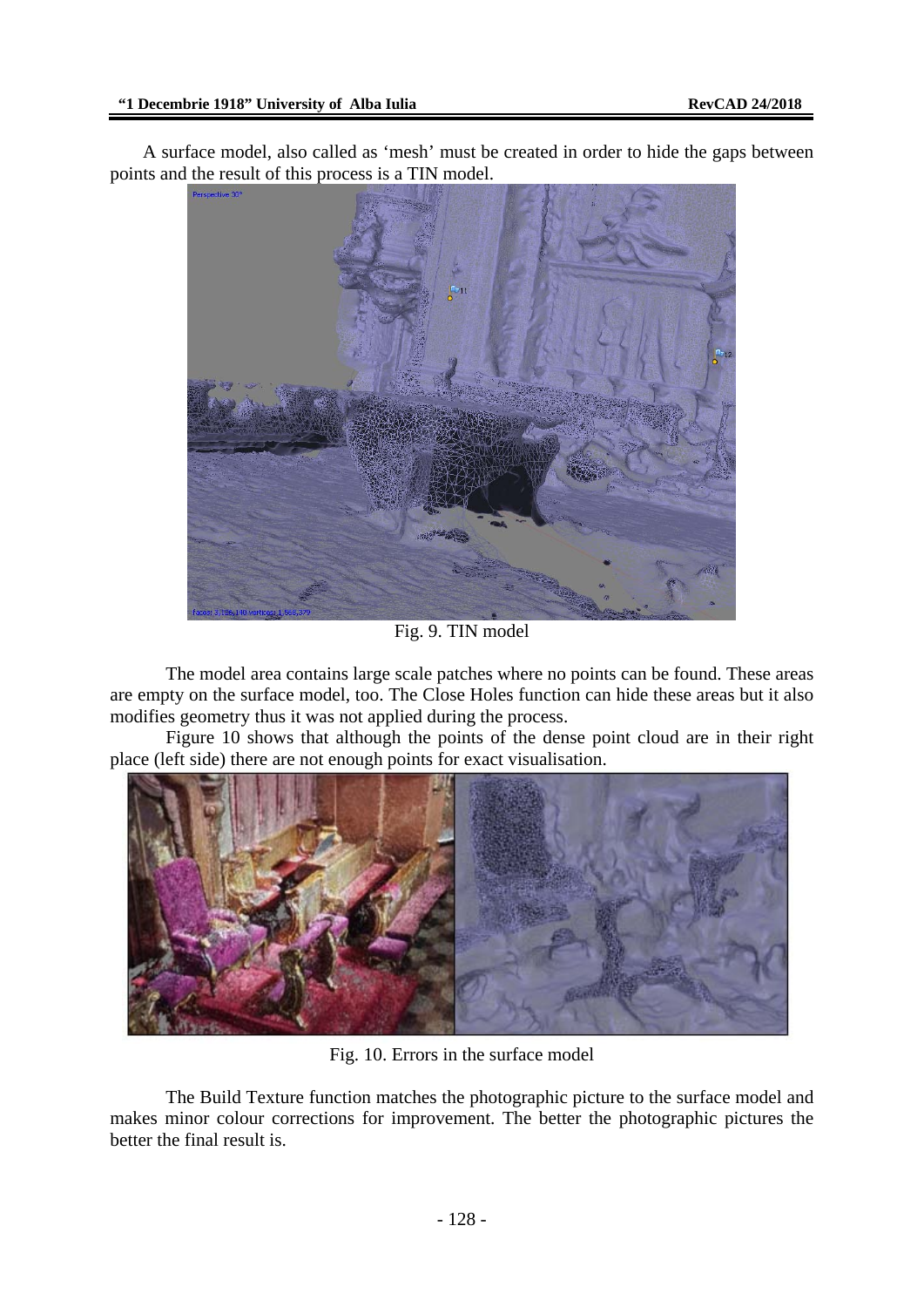

Fig. 11. Final model after texture building

# **4.2. Accuracy assessment**

In Agisoft PhtoScan the control point can be marked in the model using the *Place Marker* function. In all 109 images the control point were marked and the software inside *Reference* tab we can activate the *Show errors* button which calculates the residuals in pixels. After eliminating three points (17, 19, 20) with large errors, we received the errors indicated in table III. Finally the model's standard deviation was around 7 millimetres.

Table III. Residuals of control points

### **Control points**

| Marker | X deviation<br>(cm) | <b>Y</b> deviation<br>(cm) | <b>Z</b> deviation<br>(cm) | $\Sigma$ (cm) | <b>Pointing error</b><br>(pixel) |
|--------|---------------------|----------------------------|----------------------------|---------------|----------------------------------|
| 11     | $-0.648713$         | $-0.143921$                | $-0.0890916$               | 0.670432      | 1.530                            |
| 12     | $-0.349716$         | 0.181837                   | 0.103978                   | 0.407649      | 0.776                            |
| 13     | 0.501929            | $-0.332492$                | 0.603815                   | 0.852688      | 0.953                            |
| 14     | 0.527996            | $-0.126353$                | 0.0172554                  | 0.543178      | 1.180                            |
| 15     | $-0.256274$         | $-0.501965$                | 0.176916                   | 0.590716      | 1.546                            |
| 16     | 0.74533             | $-0.477372$                | 0.276792                   | 0.92737       | 0.856                            |
| 18     | $-0.265966$         | $-0.055927$                | $-1.02812$                 | 1.06344       | 1.894                            |
| 21     | 0.429024            | 0.596053                   | $-0.462721$                | 0.868016      | 1.975                            |
| 22     | $-0.274244$         | 0.888113                   | $-0.485914$                | 1.04884       | 0.881                            |
| 23     | $-0.446857$         | $-0.25243$                 | 0.171467                   | 0.541112      | 1.423                            |
| 24     | 0.515845            | 0.160912                   | $-0.418316$                | 0.683357      | 1.843                            |
| 25     | $-0.466935$         | 0.159581                   | 0.422836                   | 0.649834      | 1.684                            |
| 26     | $-0.176164$         | $-0.153525$                | $-0.110897$                | 0.258654      | 1.227                            |